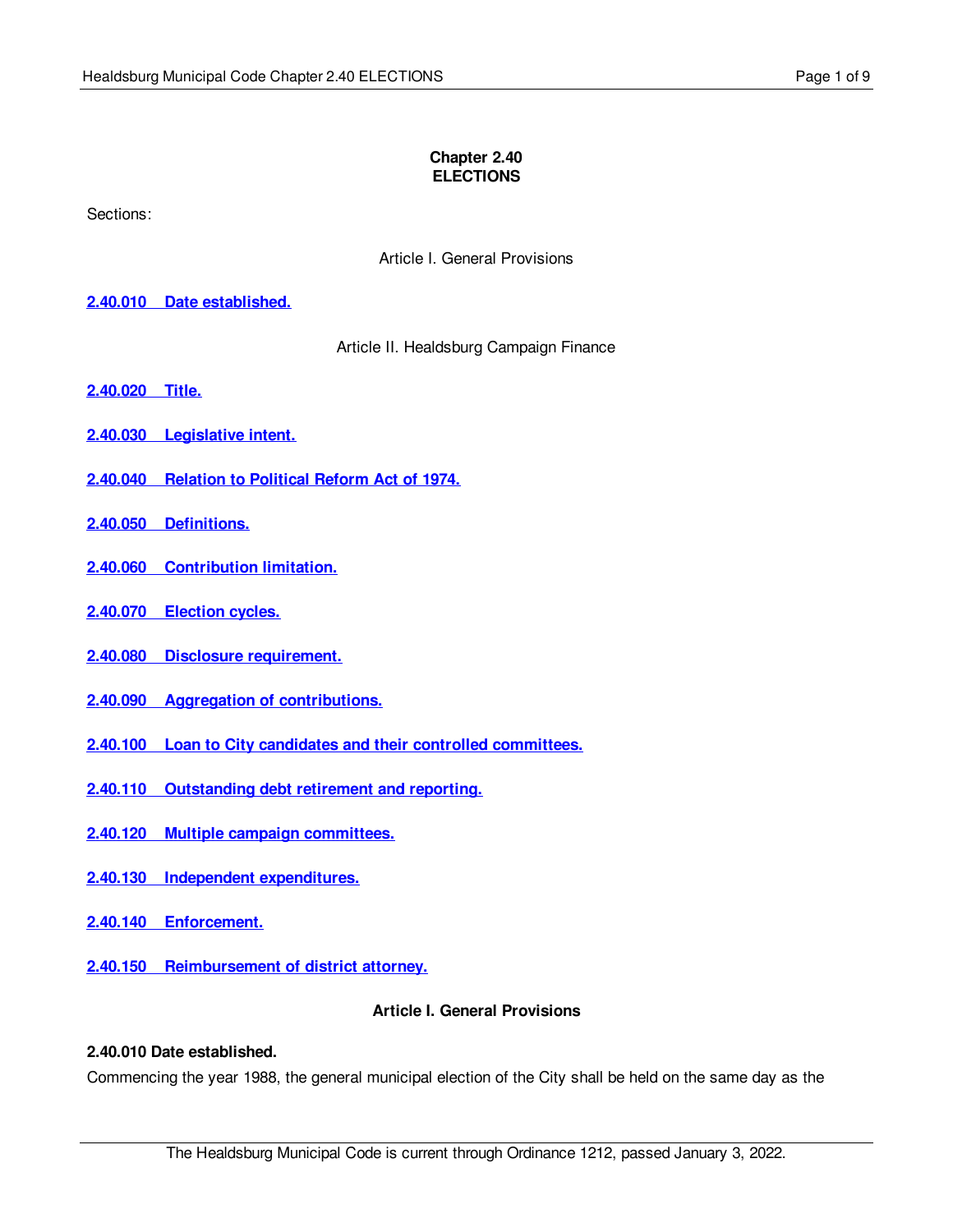statewide general election. (Ord. 797 § 2, 1987.)

### **Article II. Healdsburg Campaign Finance**

### <span id="page-1-0"></span>**2.40.020 Title.**

This article shall be entitled "Healdsburg Campaign Finance." (Ord. 1009 § 1, 2003.)

### <span id="page-1-1"></span>**2.40.030 Legislative intent.**

To assure the public:

A. That excessive campaign costs and large contributions do not cause corruption or the appearance of corruption in the election process;

B. That large campaign contributions will not be used to buy political access or to influence governmental actions;

C. That access to large amounts of money will not be a prime requirement for participation in the political process; and

D. That the public is fully informed of the contributors to political campaigns. (Ord. 1009 § 2, 2003.)

## <span id="page-1-2"></span>**2.40.040 Relation to Political Reform Act of 1974.**

This article is intended to supplement the Political Reform Act of 1974 (Government Code Title 9, Section 81000, et seq.). Unless a word or term is specifically defined in this article, or the contrary is stated or clearly appears from the context, words and terms used herein shall have the same meaning as defined or used in Title 9 of the California Government Code, in which the Political Reform Act of 1974 is codified, and as supplemented by the regulations of the Fair Political Practices Commission as set forth in Title 2, Division 6 of the California Code of Regulations, as the same may be, from time to time, amended. If a definition of any word or term defined in this article is preempted by the provision of the Political Reform Act or the regulations of the Fair Political Practices Commission, then the definition in said act and regulations shall prevail. (Ord. 1009 § 3, 2003.)

### <span id="page-1-3"></span>**2.40.050 Definitions.**

A. "Person" means an individual, proprietorship, firm, partnership, joint venture, syndicate, business trust, company, corporation, limited liability company, association, committee, and any other organization or group of persons acting in concert.

- B. "City election" means any general election, special election or recall election.
- C. "Election cycle" shall mean the applicable period as set forth in HMC [2.40.070](#page-2-1).
- D. "Candidate" means any person who is a candidate for City Council for the City of Healdsburg, including an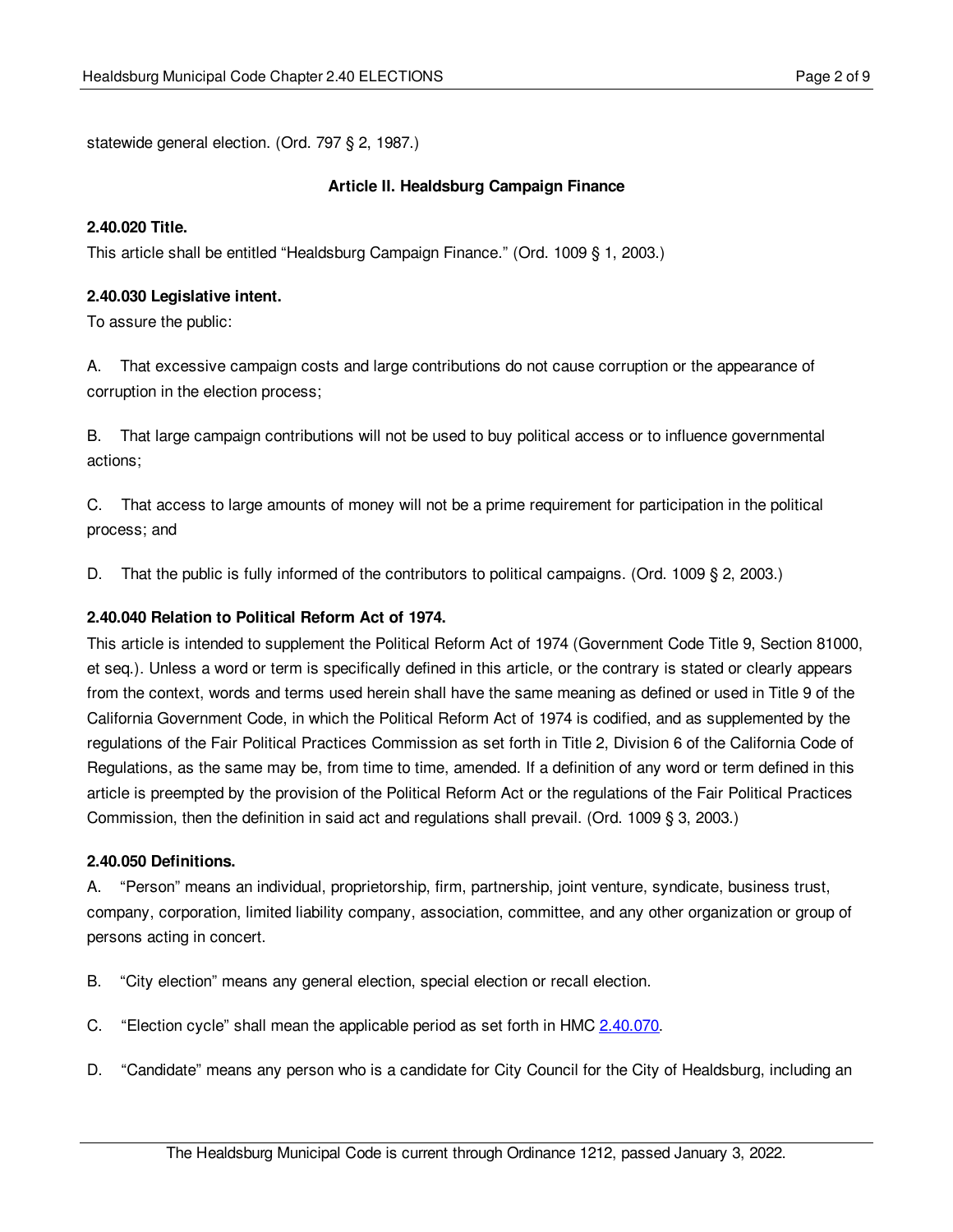incumbent Councilmember, appointed or elected, whether or not a candidate for reelection.

E. "Indebted former candidate" means a person who was a candidate for City Council at any City election and who has campaign debt remaining from such election after expiration of the election cycle for the office of which he or she was a candidate.

F. "Clerk" means the City Clerk of the City of Healdsburg. (Ord. 1009 § 4, 2003.)

## <span id="page-2-0"></span>**2.40.060 Contribution limitation.**

A. No candidate for City Council shall solicit or accept any contribution, including any "in-kind" contribution, that will cause the total contributions to that candidate from any person to exceed \$500.00 during any election cycle. The receipt of any contribution which would cause the total amount of contributions to a candidate from a single person to exceed \$500.00 shall prompt the return of any such excess to the donor. The provisions of this section shall not apply to contributions by a candidate for City Council of his or her own funds to his or her own controlled committee. Contributions by the spouse of a candidate for City Council from such spouse's separate property shall be subject to the contribution limits.

B. No controlled committee of a candidate, or a committee formed primarily to support or oppose a candidate being voted upon in the general election, shall solicit or accept any contributions, including any "in-kind" contributions, that will cause the total contributions to that committee from any person to exceed \$500.00 during any election cycle. The receipt of any contribution which would cause the total amount of contributions to such a committee from a single person to exceed \$500.00 shall prompt the return of any such excess to the donor.

C. Elective Councilmembers and Candidates with Outstanding Debt from Prior Election. No person shall make, and no City Councilmember or indebted former candidate or treasurer of any controlled committee of any City Councilmember or indebted former candidate shall solicit or accept, any contributions for the purpose of retiring outstanding debt from a prior City election which would cause the total amount contributed by such person to such Councilmember or indebted former candidate or to his or her controlled committee to exceed \$500.00 for the election in which the outstanding debt was incurred, regardless of when the contribution(s) is made or received.

D. Recall Elections. The contribution limitations set forth in subsection (A) of this section shall also apply to any committee which collects contributions for the purpose of making expenditures in support of or opposition to the recall of a City Councilmember and to contributions received by such City Councilmember during a recall election cycle as defined in HMC [2.40.070.](#page-2-1) (Ord. 1009 § 5, 2003.)

# <span id="page-2-1"></span>**2.40.070 Election cycles.**

A. General Elections. For purposes of any election for City Council, the term "election cycle" as used in this article shall mean the period commencing on January 1st of the year following a year in which a City Council election is held and ending on December 31st of the year in which the next succeeding election is held.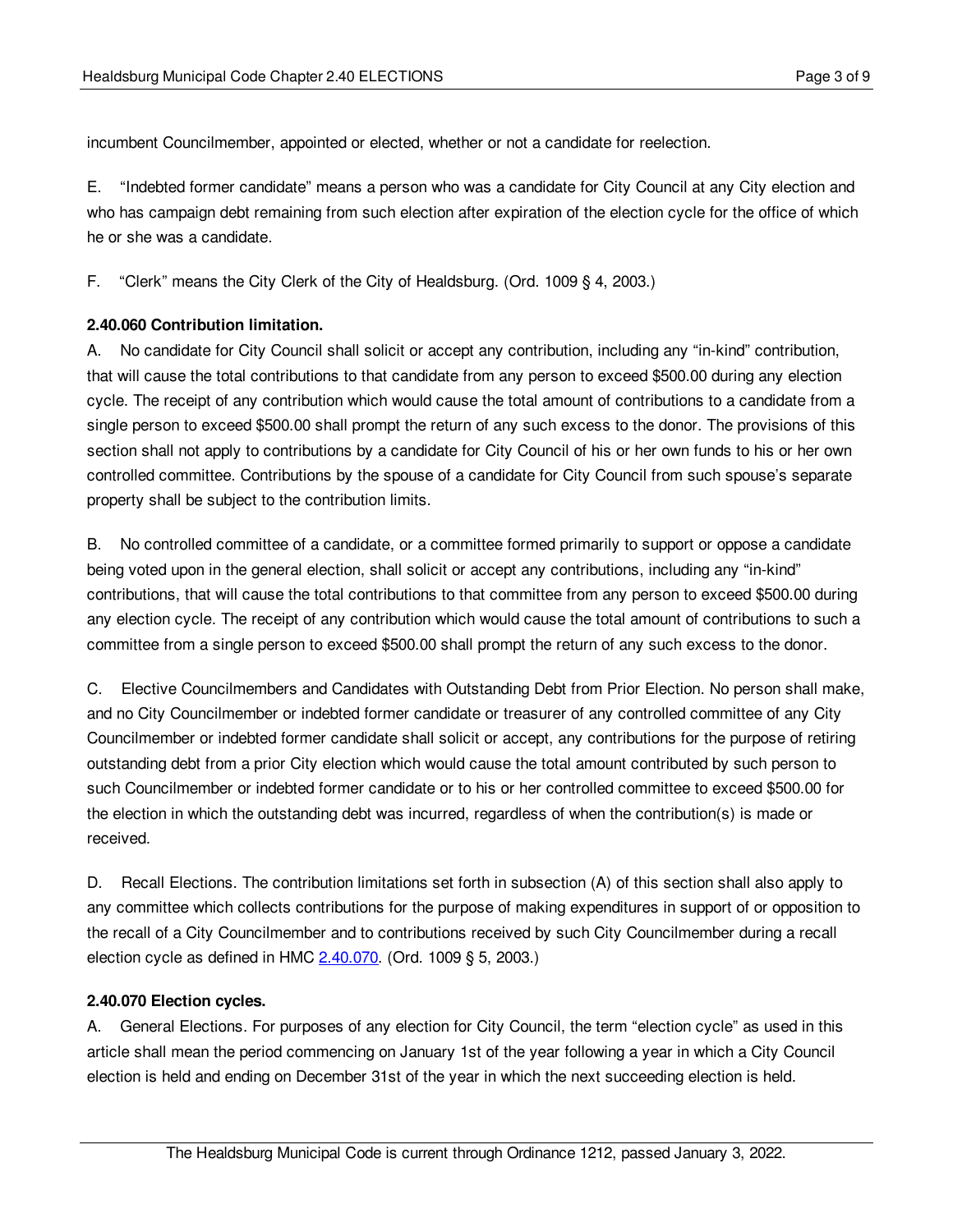B. Special Elections. For purposes of any special election for City Council, the term "election cycle" as used in this article shall mean the period commencing on the date a special election is called by the City Council and ending on the thirtieth day following said special election.

C. Recall Elections. For purposes of any recall election for City Council, the term "election cycle" as used in this article shall mean the period commencing on either the date a committee is formed pursuant to the Political Reform Act in support of a recall election or the date the Clerk approves a recall petition for circulation and gathering of signatures, whichever occurs earlier, and ending on the thirtieth day following the first to occur of any of the following:

1. The time provided by law for the gathering of signatures on recall petitions expires without sufficient recall petition signatures having been filed with the Clerk to require a recall election;

2. All committees formed in support of the recall have been terminated pursuant to the provisions of the Political Reform Act;

3. The date the recall election is held.

D. Campaign Debt. Nothing in this article shall prohibit indebted candidates and/or their controlled campaign committee from soliciting and receiving funds to pay off their campaign debt in accordance with the provisions of HMC [2.40.060](#page-2-0), after the end of the election cycles defined above. (Ord. 1009 § 6, 2003.)

## <span id="page-3-0"></span>**2.40.080 Disclosure requirement.**

A. All candidates being voted upon in the general municipal election, their controlled committees and committees formed primarily to support or oppose a candidate or measure being voted upon in the general municipal election shall file with the Clerk a campaign disclosure statement (Form 460 or any successor form thereto), as provided by the California Fair Political Practices Commission (hereinafter referred to as "the disclosure statement"):

1. For the period ending 45 days before the election, the disclosure statement is to be filed with the Clerk no later than 40 days before the election. The method of delivery shall be by personal delivery or first class mail. The disclosure statement shall be posted to the City's website within 48 hours of receipt by the Clerk.

2. For the period ending 17 days before the election, the disclosure statement is to be filed with the Clerk no later than 12 days before the election. The method of delivery shall be by personal delivery or guaranteed overnight service. The disclosure statement is to be posted to the City's website within 24 hours of receipt by the Clerk.

3. The period for the second semi-annual campaign statement shall commence on the sixteenth day before the election and end December 31st. The semi-annual campaign statement shall be filed with the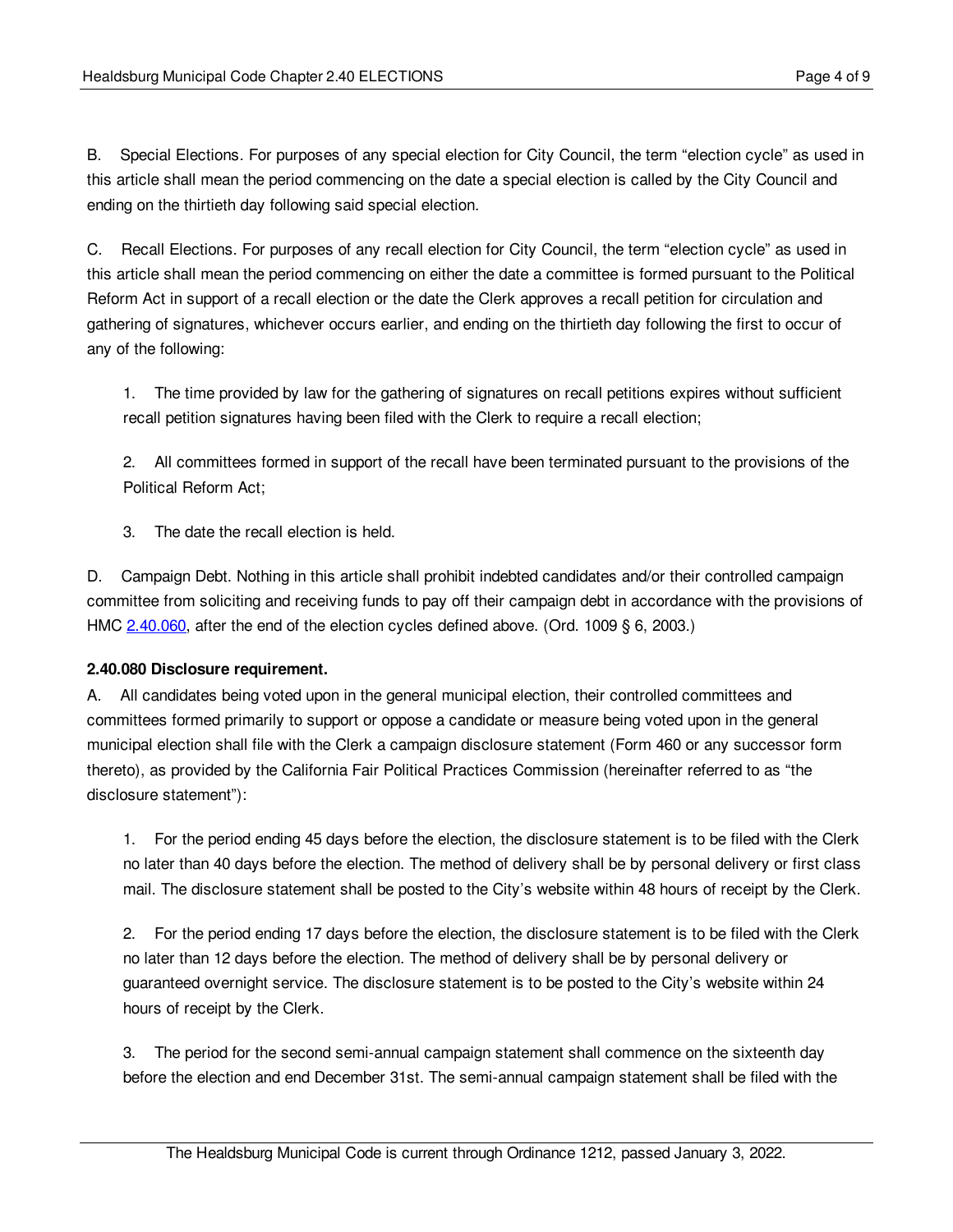Clerk no later than January 31st by personal delivery or first class mail.

B. All candidates being voted upon in a special election or recall election, their controlled committees and committees formed primarily to support or oppose a candidate or measure being voted upon in such election, shall file with the Clerk the disclosure statement within time frames established by the City attorney. In establishing disclosure statement filing deadlines for special elections or recall elections, the City attorney shall provide filing deadlines that are computed from the actual date of such election and shall comply substantially with time frames described for general municipal elections in subsection (A) of this section.

C. The failure to post disclosure statements to the City website shall in no way excuse or act as a defense to the disclosure and filing requirements established by this article, the California Political Reform Act, the California Government Code or any other laws, rules, or regulations of this City, state, or nation.

D. During the election campaign, the Clerk merely serves as a repository for such literature and shall not judge or comment on the contents of such literature. (Ord. 1163 § 1, 2017; Ord. 1009 § 7, 2003.)

## <span id="page-4-0"></span>**2.40.090 Aggregation of contributions.**

The contributions of any person whose contributions are directed and controlled by another person shall be aggregated with those of the controlling person for purposes of the contribution limits. Contributions by a married person shall be treated as the separate contributions of such person and shall not be aggregated with any contributions of the spouse of such person. Contributions by children under the age of 18 years shall be treated as contributions by their parent(s) or legal guardian(s); one-half of such contribution shall be attributed to each parent or guardian unless only one parent or legal guardian has sole custody of such child in which case any such contributions shall be attributed solely to the custodial parent or guardian. (Ord. 1009 § 8, 2003.)

## <span id="page-4-1"></span>**2.40.100 Loan to City candidates and their controlled committees.**

A. A loan shall be considered a contribution from the maker and the guarantor of the loan and shall be subject to the contribution limitations of this article.

B. The proceeds of a loan made to a candidate for City Council by a commercial lending institution in the regular course of business on the same terms available to members of the public shall not be subject to the contribution limitations of this article if the loan is made directly to the candidate. The guarantors of such a loan shall remain subject to the contribution limits of this article.

C. Extensions of credit (other than loans pursuant to subsection (B) of this section) for a period of more than 30 days are subject to the contribution limitations of this article.

1. An "extension of credit" means the provision of goods or services for which payment in full is not received. An extension of credit is deemed to begin by the earlier of two dates:

a. Fifteen days after the date specified on the invoice for payment; or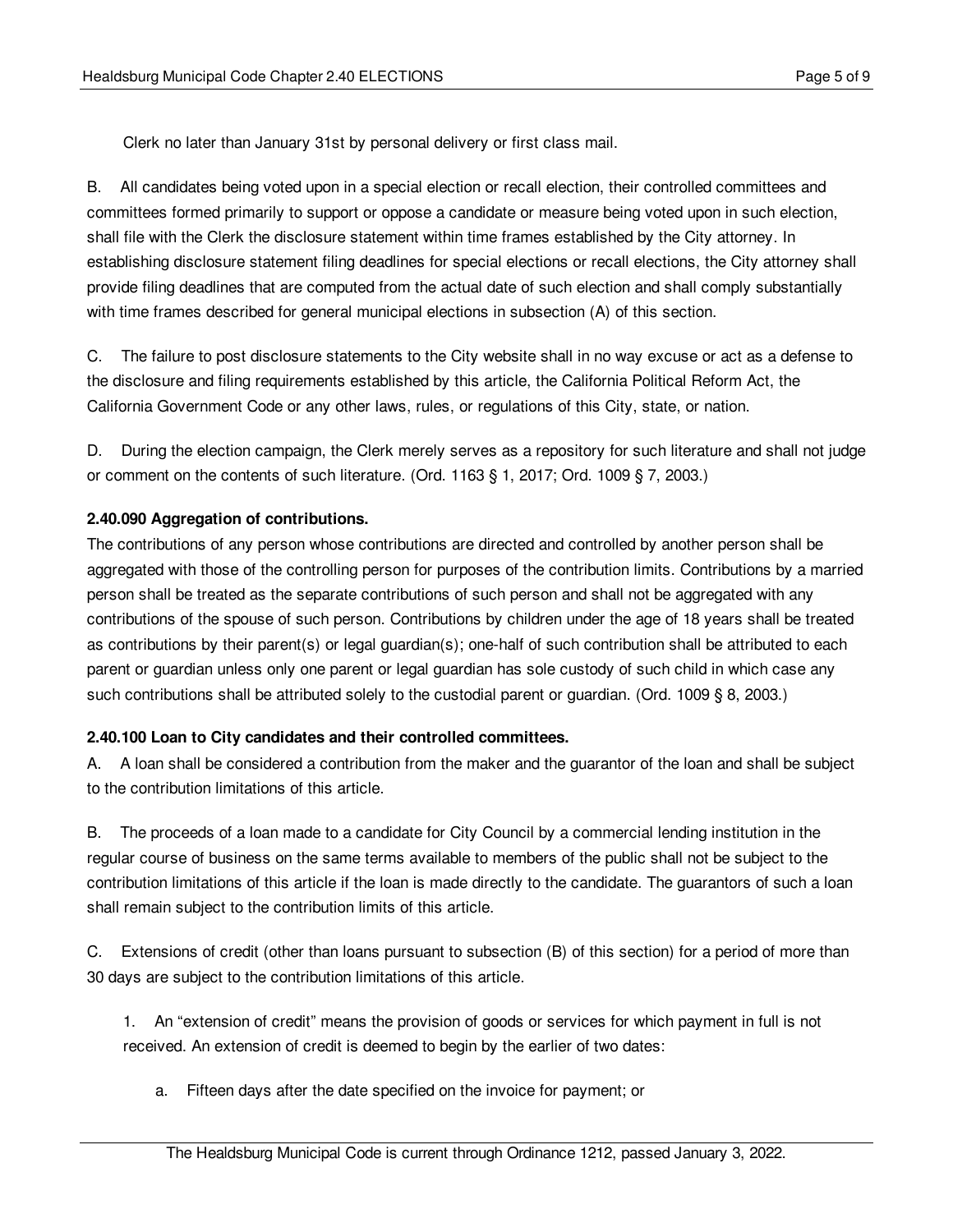b. Forty-five days from the date the goods or services were delivered.

a. Fifteen days after the date specified on the invoice for payment; or

2. "Payment in full" means payment of not less than fair market value for the goods or services provided.

3. An extension of credit for a period of more than 30 days is a contribution subject to the contribution limitations of this article, except as provided in subsections (C)(5)(d) through (g) of this section.

4. If a candidate or a candidate's controlled committee has an extension of credit for more than 30 days outstanding with a provider or vendor of goods or services, any additional credit extended to the candidate or the candidate's controlled committee by the same provider or vendor of goods or services shall be a contribution to the candidate or the candidate's controlled committee from the person subject to all of the contribution limitations of the Act.

5. If all of the following criteria are satisfied by a provider or vendor of goods or services, it shall (i) be a complete defense for the provider or vendor of the goods or services in any enforcement action initiated by the City, and (ii) relieve the provider or vendor of the goods or services of any reporting requirements of this chapter:

a. The credit arrangement was recorded in a written instrument;

b. It is a primary business of the provider or vendor of goods or services to provide similar goods or services;

c. The provider or vendor of goods or services provided the goods or services in the ordinary course of business and on the same terms and conditions offered to customers generally;

d. The provider or vendor of goods or services did not have actual knowledge that the candidate or committee would not be able to pay within the time limit specified;

e. The provider or vendor of goods or services made reasonable efforts to collect the full amount of the payment owed within 120 days of the date specified;

f. The provider or vendor of goods or services entered into the agreement with the intent that the candidate or committee would be required to pay within the time limit specified; and

g. The provider or vendor of goods or services did not extend any additional credit to the candidate or the candidate's controlled committee when the candidate or the candidate's controlled committee already had an extension of credit for more than 30 days outstanding with the same provider or vendor of goods or services as provided in subsection  $(C)(5)(d)$  of this section.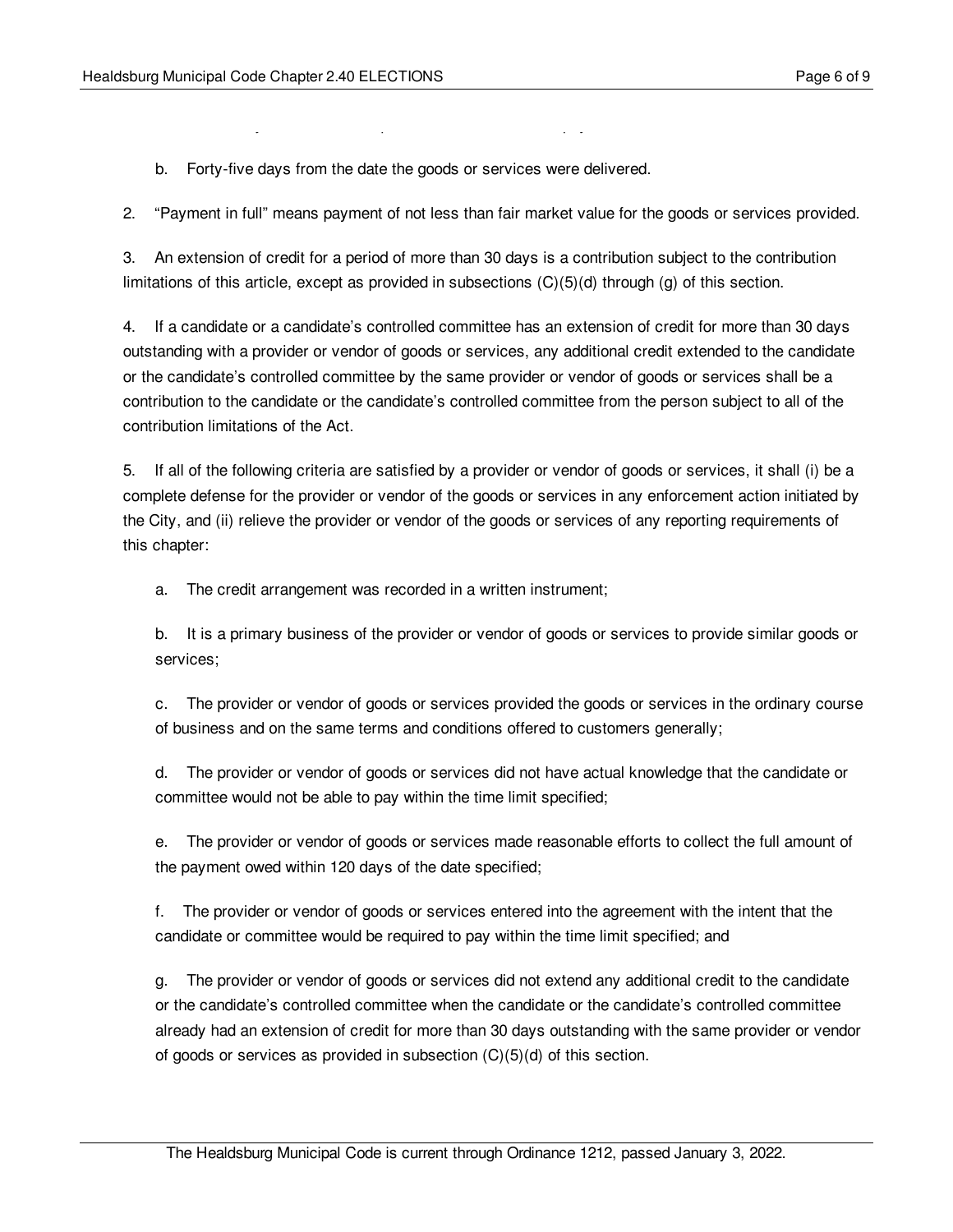D. This section shall apply only to loans and extensions of credit used or intended for use for campaign purposes or which are otherwise connected with the holding of public office. (Ord. 1009 § 9, 2003.)

## <span id="page-6-0"></span>**2.40.110 Outstanding debt retirement and reporting.**

A. Any City Councilmember or indebted former candidate, or any controlled committee of any such officer or candidate, accepting any contribution(s) for the purpose of retiring outstanding debt from a prior City election and required by state law to report such contributions on Schedule A of Fair Political Practices Commission Form 460, or any successor form thereto, shall, at the time required for the reporting of such contributions on Schedule A and in addition to any other reporting requirements under state law, clearly designate on said Schedule A (i) which contributions were received for the purpose of retiring outstanding debt and (ii) for which prior City election such contributions were received.

B. Any contribution accepted for the purpose of retiring outstanding debt from a prior City election shall be applied to reduce or retire said outstanding debt in the same reporting period in which such contribution was accepted. The application of any contribution to retire outstanding debt from a prior City election (i.e., repayment of outstanding loans and payment of accrued expenses) shall be itemized and identified on the appropriate schedules and on the summary page of Form 460, or any successor form thereto, provided by the Fair Political Practices Commission.

C. If a City Councilmember or indebted former candidate, or a controlled committee of any such officer or candidate, receives contributions for the purpose of retiring outstanding debt from a prior City election and the amount of the contributions exceeds the amount of the debt, the excess funds may be used for any other campaign or officeholder expense and shall not be subject to the aggregation requirements set forth in HMC [2.40.090](#page-4-0) in the election cycle in which the excess funds are expended. (Ord. 1009 § 10, 2003.)

## <span id="page-6-1"></span>**2.40.120 Multiple campaign committees.**

A. A candidate for City Council shall have no more than one controlled committee and such controlled committee shall have only one bank account out of which all qualified campaign and officeholder expenses related to that office shall be made.

B. This section does not prevent a candidate for City Council or a City Councilmember from establishing another controlled committee solely for the purpose of running for a state, federal, county or other elective office, or for opposing his or her recall. (Ord. 1009 § 11, 2003.)

## <span id="page-6-2"></span>**2.40.130 Independent expenditures.**

A. Any person or entity making independent expenditures which aggregate in excess of \$500.00 during any election cycle shall deliver to the Clerk, on a form prepared by the Clerk for such purpose, notice of such independent expenditure, as well as the amount of such expenditure, and a detailed description of the use of such independent expenditure. The notice shall specifically state the name of the candidate(s) to whom the independent expenditure is intended to support or oppose and shall also include the information required to be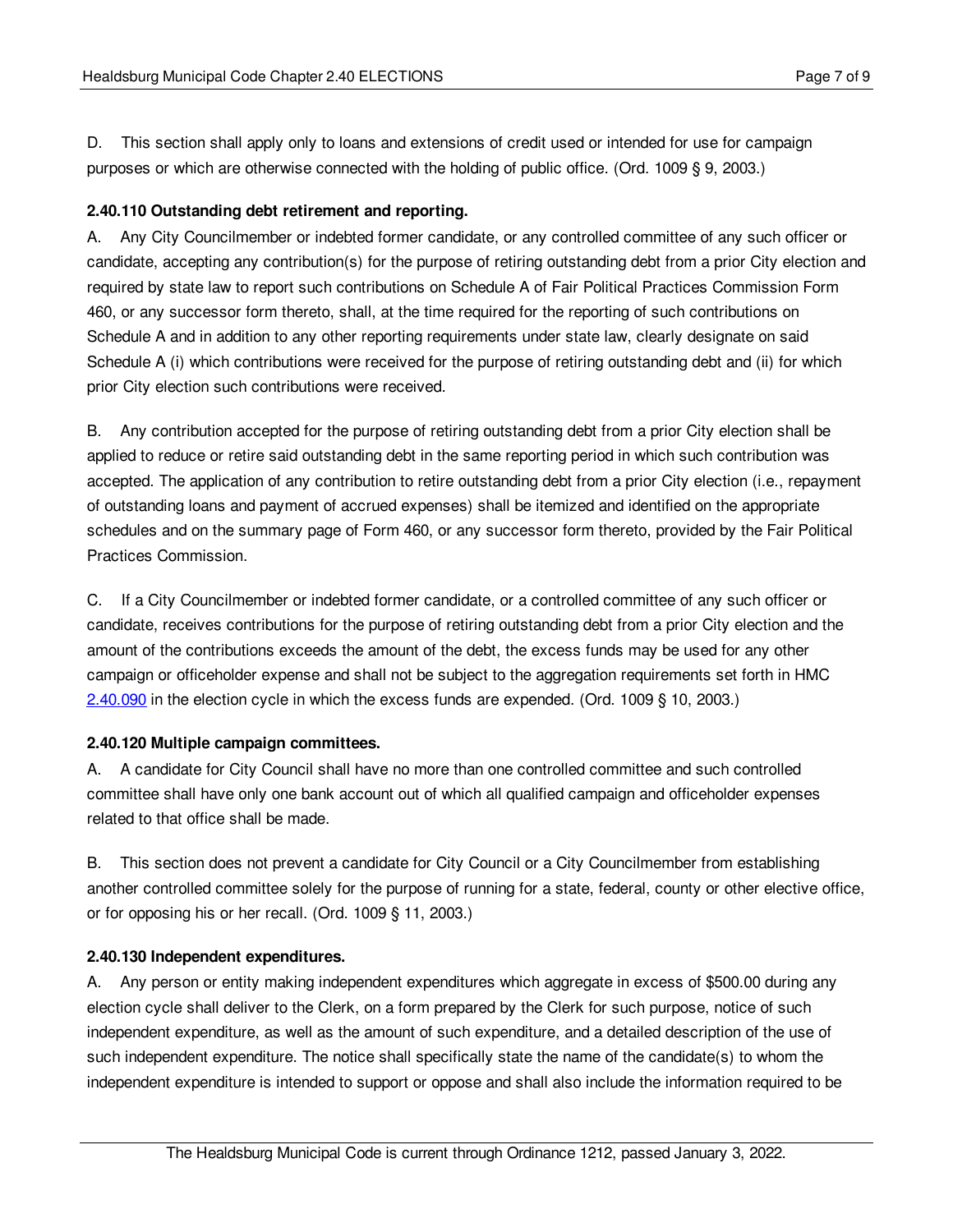provided in the campaign disclosure statement (Form 460 or any successor form thereto) as provided by the Fair Political Practices Commission. Each independent expenditure shall require delivery of a new notice. Such notice shall be filed for the same reporting periods and have the same deadlines as are required for expenditures by candidates pursuant to the Fair Political Practices Act and by HMC [2.40.080](#page-3-0)(B).

B. Persons or organizations who make independent expenditures for or against a candidate or committee shall indicate clearly on any material published, displayed or broadcast that it was not authorized by a candidate or committee controlled by a candidate. Such disclosure shall be printed in 12-point type or larger in any printed materials and prominently displayed in any nonprinted materials or message. (Ord. 1009 § 12, 2003.)

### <span id="page-7-0"></span>**2.40.140 Enforcement.**

A. No Criminal Penalties. Notwithstanding any provision of the Healdsburg Municipal Code or any other ordinance adopted by the City of Healdsburg, any violation of any provision of this article shall be enforceable solely as provided in this section.

B. Civil Liability. Any person who fails to comply with any provision or requirement of this article shall be strictly liable to the City of Healdsburg in a sum not to exceed the following amount for each such violation:

1. For the making or accepting of any contribution in excess of the applicable contribution limits specified in this article, a sum equal to three times the amount by which the contribution exceeds the applicable contribution limit, or the sum of \$500.00, whichever is greater, for each violation.

2. For any other violation of this article, the sum of \$500.00 for each violation.

C. Right to Cure Unknowing Violation. In the event a candidate accepts a contribution and then becomes aware it is in violation of the contribution limit, that violation by the candidate may be excused if the candidate returns the contribution or contributes it to the City general fund within 14 days of becoming aware of the violation.

D. Debt Owing to City. Any amount due from any person pursuant to subsection (B) of this section shall be a debt due and owing upon demand to the general fund of the City of Healdsburg.

E. Civil Action to Collect Debt and Obtain Other Relief. Except as provided in subsection (G) of this section, the Sonoma County district attorney shall file and prosecute a civil action in superior court to recover any amount(s) due and owing to the City of Healdsburg by any person pursuant to this section or to enjoin any violation or otherwise compel compliance with the requirements of this article.

F. Limitations of Actions. No civil action shall be brought under the provisions of this section unless said action is filed within one year following the date of such violation.

G. Remedial Measures. If the district attorney determines or believes that any person (Councilmember or candidate) has violated any provision of this article, the district attorney may, at his or her sole discretion,